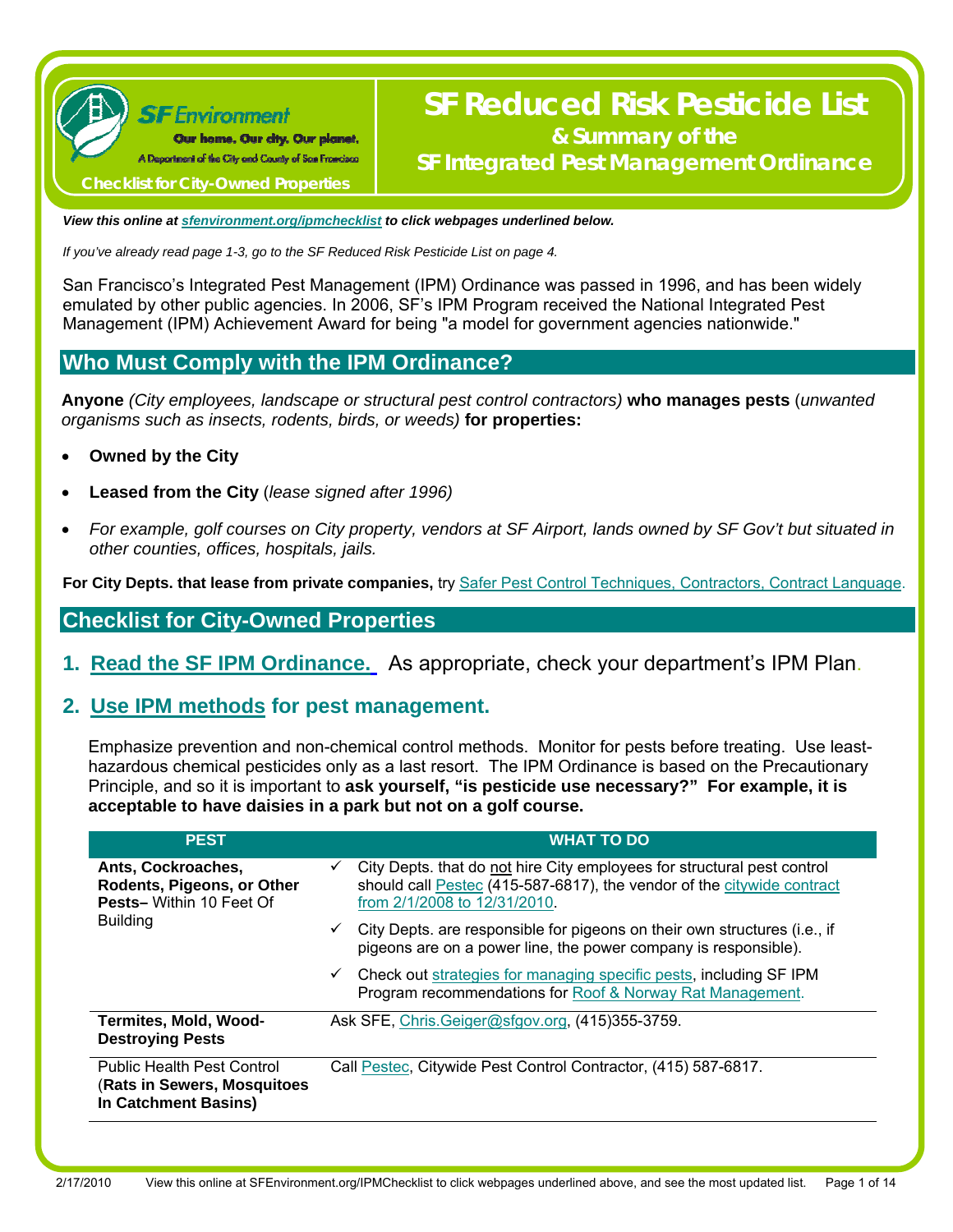| <b>PEST</b>                                       | <b>WHAT TO DO</b>                                                                                                                                                                                                                                                                                                                                                                                                                                                                                                                                                                                |
|---------------------------------------------------|--------------------------------------------------------------------------------------------------------------------------------------------------------------------------------------------------------------------------------------------------------------------------------------------------------------------------------------------------------------------------------------------------------------------------------------------------------------------------------------------------------------------------------------------------------------------------------------------------|
| Landscape                                         | There is no Citywide contract for landscapes. City Dept. staff should:                                                                                                                                                                                                                                                                                                                                                                                                                                                                                                                           |
| (Weeds, Gophers,<br><b>Insect Plant</b><br>Pests) | 1. Check out strategies for managing specific pests, including SF IPM Program<br>recommendations for Gopher Management, Ground Cover for Weed Reduction.                                                                                                                                                                                                                                                                                                                                                                                                                                         |
|                                                   | 2. Use Bay Friendly Landscaping Guidelines, which:<br>Are suited to our local climate, soils and topography<br>$\checkmark$<br>Reduce waste & help meet recycling goals<br>$\checkmark$<br>Reduce water use on landscapes by 50% or more<br>✓<br>$\checkmark$ Prevent or reduce storm water pollution to our local creeks and bay<br>Lower maintenance associated with mowing and shearing<br>$\checkmark$<br>$\checkmark$ Reduce greenhouse gas emissions<br>City Depts. that hire landscape pest control contractors should include the<br>following in contract specifications:               |
|                                                   | This Checklist for City-Owned Properties.<br>1.                                                                                                                                                                                                                                                                                                                                                                                                                                                                                                                                                  |
|                                                   | Language such as: Notwithstanding other sections in this contract, the Contractor will<br>2.<br>use pesticides (including insecticides, herbicides/weed-killers, fungicides,<br>rodenticides) only as a method of last resort, and only after exploring all applicable<br>non-chemical options. Only pesticide products listed on the San Francisco Reduced-<br>Risk Pesticide List (SFEnvironment.org/ipmchecklist) may be used on City properties<br>(SF Environment Code, Chapter 3), and must be used in a manner consistent with<br>limitations described on the RRPL and the US EPA label. |

3. [Bay-Friendly Maintenance Specifications](http://www.stopwaste.org/home/index.asp?page=778)

## **3. If pesticides must be used, do the following:**

- a) If you are applying pesticides, **attend SFE's Annual Pesticide Safety Trainings,** a training required by CA law. For details on pesticide licensing, visit the [CA Department of Pesticide Regulation \(DPR\)](http://www.cdpr.ca.gov/docs/license/liccert.htm)  [Licensing and Certification Program.](http://www.cdpr.ca.gov/docs/license/liccert.htm) Contractors (non-City employees) working on City properties are welcome on a space-available basis.
- b) **For landscape pest control, a written recommendation is required from a licensed agricultural Pest Control Advisor (PCA)**.If you hire a PCA that is not a City staff, email the written recommendation to [Chris.Geiger@sfgov.org](mailto:Chris.Geiger@sfgov.org) (415-355-3759).
- c) **Use only products in the SF Approved Reduced-Risk Pesticide List** *(page 4)*.
	- i) Do not use explosive devices.
- d) **Post this [Pesticide Posting and Public Awareness Notice](http://www.sfenvironment.org/downloads/library/epostingnoticeblankenglish.doc)** ([Chinese](http://www.sfenvironment.org/downloads/library/epostingnoticeblankchinese.pdf)) [\(Spanish](http://www.sfenvironment.org/downloads/library/epostingnoticeblankspanish.doc)):
	- i) *At least 3 days before* application of the pesticide and remain posted *at least 4 days after*.
	- ii) If applied in an enclosed area, at every entry point where the pesticide is applied.
	- iii) If applied in an open area, post in highly visible locations around the perimeter.
	- iv) For pesticides used in rights-of-way, baits, or emergencies, see [IPM Ordinance Sec. 304](http://www.sfenvironment.org/downloads/library/ipmordinance.pdf).
- e) **Submit Pesticide Use Reports to SF Dept. of Environment every Aug. 1** (for use from Jan. 1-June 30) and **Feb. 1** (for use from July 1-Dec.31). This report is different from the report you are required to send to the County Agricultural Commissioner.
	- Make sure your Dept. IPM Coordinator reports *all pesticide uses, even pesticides used by contractors.* For more info, contact [Chris.Geiger@sfgov.org](mailto:Chris.Geiger@sfgov.org), 415-355-3759.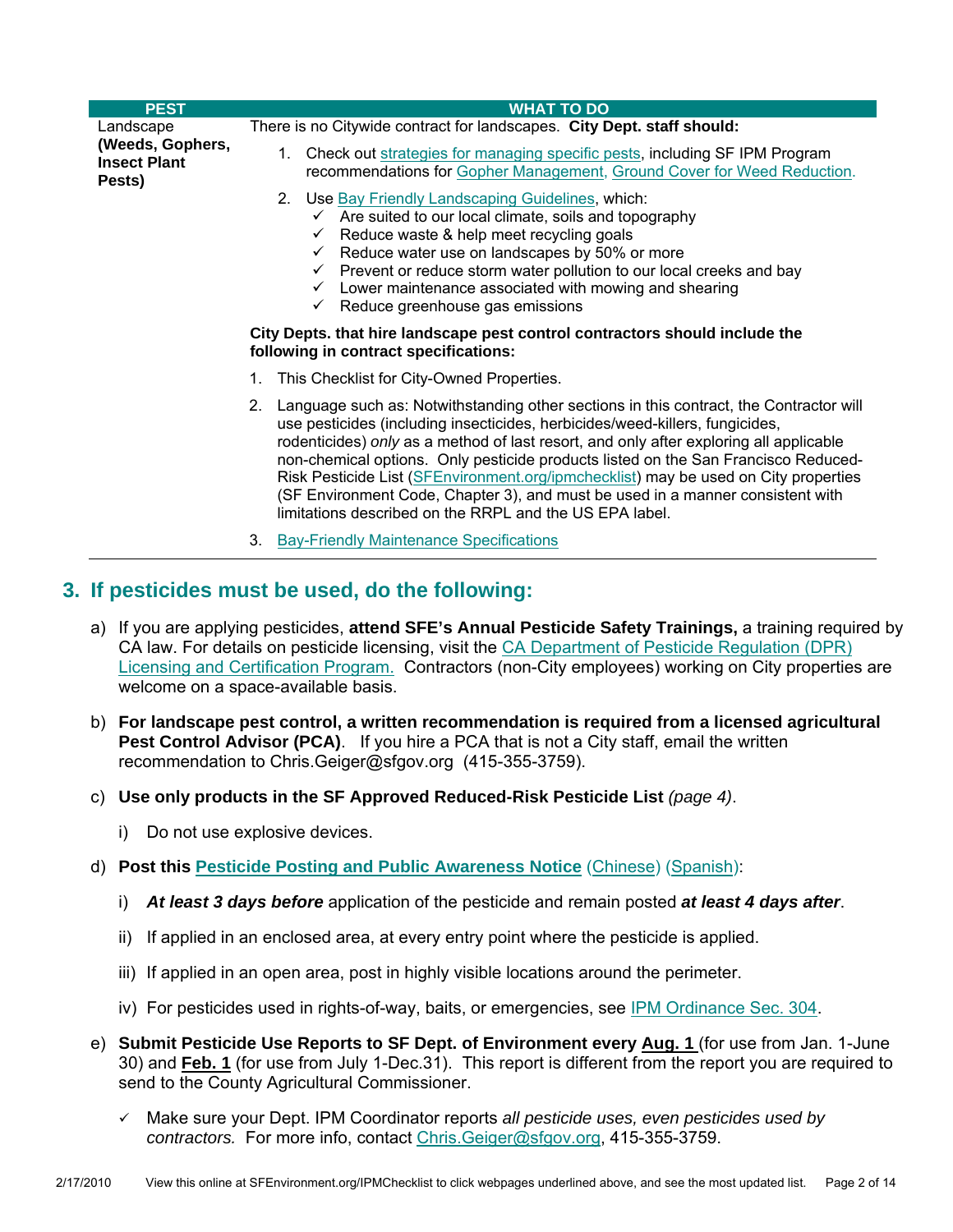## **4. [Sign up](http://www.sfenvironment.org/our_programs/interests.html?ssi=9&ti=22&ii=196) for emails of new SF Approved IPM products & trainings!**

## **5. Attend monthly SF IPM Technical Advisory Committee (TAC) meetings:**

### **Why attend?**

- Help set the City's IPM priorities
- Give input on products to include in the SF Reduced-Risk Pesticide List *(page 4 in this packet)*
- Get trained in the latest IPM practices *(i.e., using compost teas, controlling ants)*

### **Who must attend:**

- *IPM Coordinators* **from these SF City Depts.:** Public Health, Metropolitan Transportation Agency, Port, Recreation & Parks, Public Utilities Commission, Public Works, SF International Airport. IPM Coordinators should share information from TAC meetings with anyone managing pests on their properties, including site managers, maintenance staff, and tenants leasing city-owned property.
- *Citywide Structural Pest Control Contractor* (Pestec) serving City Depts.
- **IPM TAC meetings are free and open to the public.** City pest control staff are particularly encouraged to join us.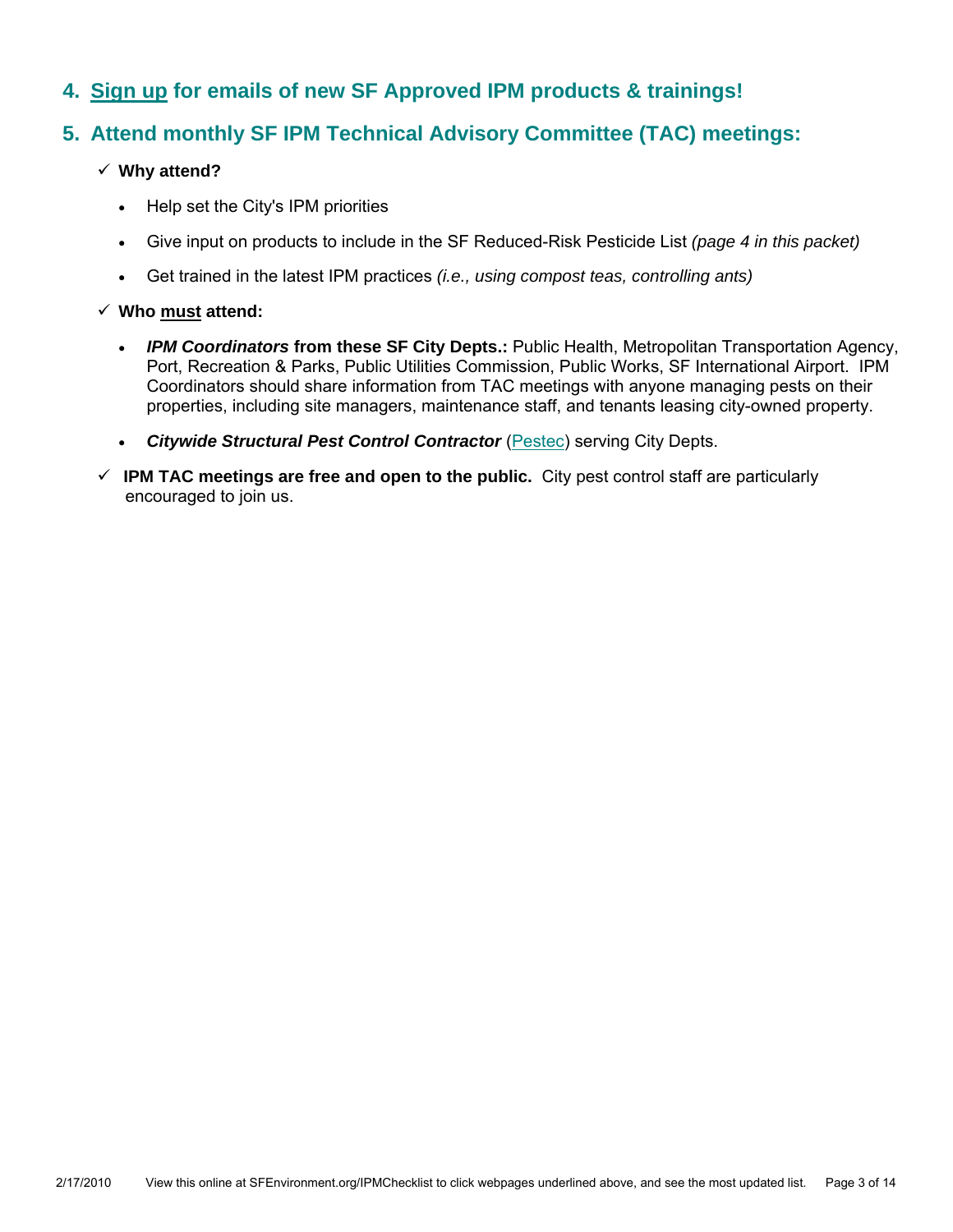

# **DRAFT 2010 San Francisco Reduced-Risk Pesticide List**  for City-Owned Properties

*SF Department of the Environment (SFE)*

### **How to Use this List**

The following list includes pesticide products approved for use under the SF Integrated Pest Management (IPM) Ordinance (Adopted 10/96, Chapter 3, SF Environmental Code).

**This pesticide list should not be used in place of an IPM program.** Pesticides should be the last resort, when all other tactics have failed (i.e., sanitation improvements, pest prevention, non-chemical management measures).

**This list is for institutions, not for homes.** Many pesticides on the list were added for specialized purposes not found in residential settings. To find out how homeowners can use few or no pesticides to manage common pest problems, visit: SFEnvironment.org/IPM.

### **City Dept. staff or contractors: Apply for exemption to use a pesticide that is:**

- **Not** in the SF Reduced-Risk Pesticide List –OR-
- **In** the SF Reduced-Risk Pesticide List **but used different than described** in the *Pesticide Limitations column*.

#### **The IPM Coordinator for your City Dept. must:**

- *1.* **Fill out this [Pesticide Exemption Request.](https://sfetoxicsreduction.wufoo.com/forms/pesticide-exemption-request/)** *Allow at least 2 days for your request to be processed.*  SF Dept. of Environment will only grant exemptions in cases of:
	- *a.* Well-documented need for the pesticide and when all other alternatives have been tried or deemed impractical –OR-
	- b. For trial use of new reduced risk products
	- *c.* More questions? Contact [Chris.Geiger@sfgov.org](mailto:chris.geiger@sfgov.org) and call 415-355-3759.
- **2. Justify your use of a pesticide at an annual public hearing,** if you used a pesticide**:** 
	- a. That SF Dept. of Environment approved for exemption
	- b. That is higher risk and listed as *Most Limited Use* in the SF Reduced-Risk Pesticide List

For more info on *How SF's Reduced-Risk Pesticide List Was Developed,* visit*:* sfenvironment.org/ipmchecklist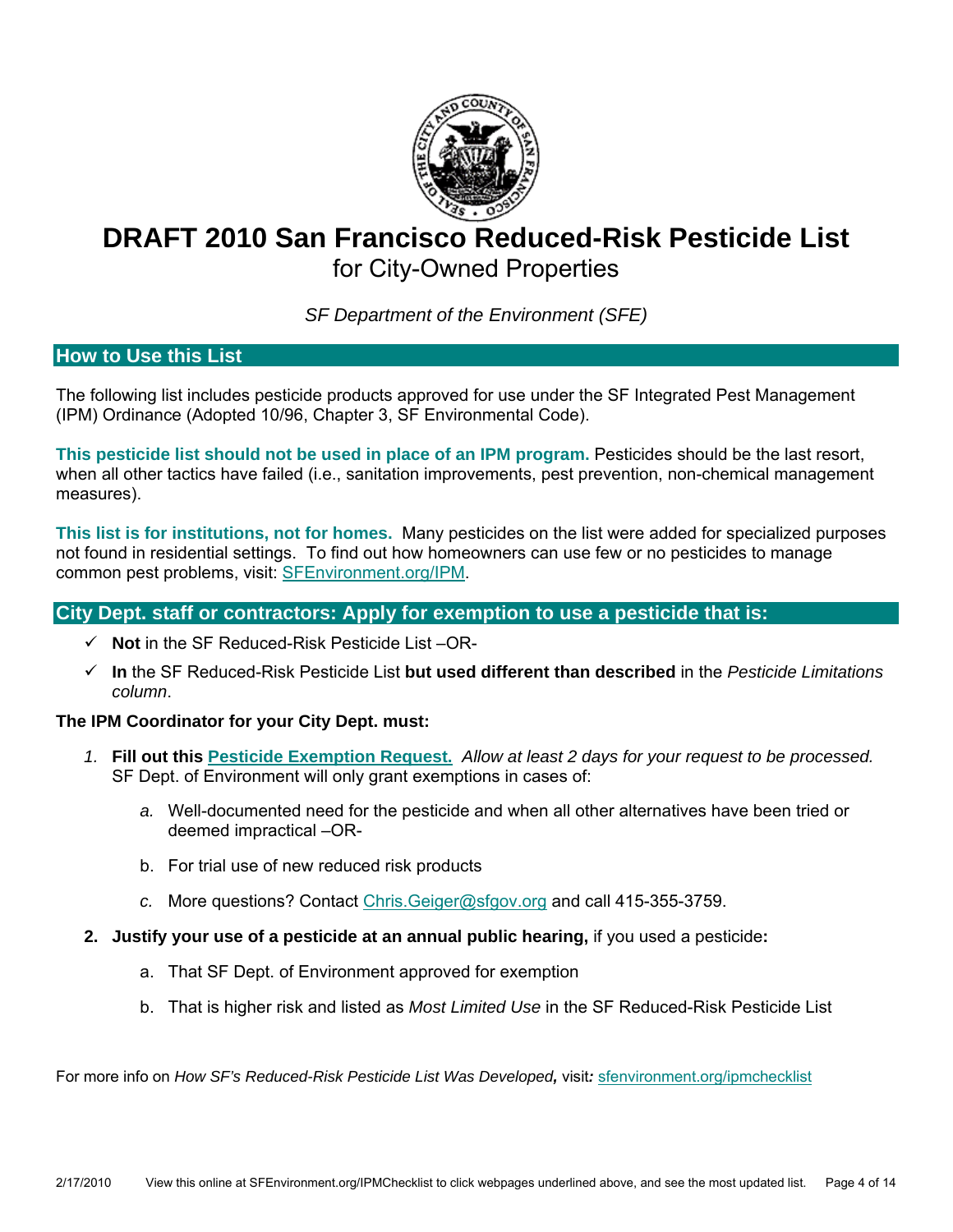| Sub-<br>category               | <b>Product Name</b>                                | Difference from 2010 List                                                                                                                                                                                                                                                                                                                                                                                                                                                                                                                                                                                     | <b>Pesticide</b><br>Hazard<br>Tier | <b>Pesticide</b><br>Use<br>Limitation<br><b>Type</b>                     | <b>Pesticide Use Limitations</b>                                                                                                                                                                                                                                                                                                                                                                   | <b>EPA</b><br>Reg.<br>No. | <b>Ingredients</b>                                                                          |
|--------------------------------|----------------------------------------------------|---------------------------------------------------------------------------------------------------------------------------------------------------------------------------------------------------------------------------------------------------------------------------------------------------------------------------------------------------------------------------------------------------------------------------------------------------------------------------------------------------------------------------------------------------------------------------------------------------------------|------------------------------------|--------------------------------------------------------------------------|----------------------------------------------------------------------------------------------------------------------------------------------------------------------------------------------------------------------------------------------------------------------------------------------------------------------------------------------------------------------------------------------------|---------------------------|---------------------------------------------------------------------------------------------|
| Insecticide                    | 20 Mule Team<br>Tim-Bor<br>Industrial              |                                                                                                                                                                                                                                                                                                                                                                                                                                                                                                                                                                                                               | Most<br>hazardous<br>(Tier I)      | More<br>Limited                                                          | For control and prevention of termites, wood-<br>destroying beetles, and carpenter ants.<br>Recommendation of Branch III pest control<br>operator required for termites and beetles;<br>recommendation of Branch II pest control<br>operator required for carpenter ants. Most<br>hazardous (Tier I) status is due to male<br>reproductive hazards, but exposure scenarios<br>suggest minimal risk | 1624-<br>39               | disodium<br>octaborate,<br>tetrahydrate<br>98%                                              |
| Fungicide                      | 3336 WP Turf<br>& Ornamental<br>Fungicide          |                                                                                                                                                                                                                                                                                                                                                                                                                                                                                                                                                                                                               | Most<br>(Tier I)                   | <b>Most</b><br>Limited:<br>hazardous justify use at<br>public<br>hearing | For use on golf courses only. HIGH PRIORITY<br>TO FIND ALTERNATIVE                                                                                                                                                                                                                                                                                                                                 | $1001 -$<br>63            | thiophanate-<br>methyl 50%                                                                  |
| Insecticide                    | <b>Advion Ant</b><br><b>Bait Arena</b><br>(Dupont) | CHANGED 2010: Erroneously<br>listed as Tier I hazard level. Soil<br>persistence is not an issue given<br>current use patterns.                                                                                                                                                                                                                                                                                                                                                                                                                                                                                | Least<br>hazardous<br>(Tier III)   | Least<br>Limited                                                         |                                                                                                                                                                                                                                                                                                                                                                                                    | $352 -$<br>664            | Indoxacarb<br>0.1%                                                                          |
| Insecticide                    | <b>Advion Ant</b><br>Gel (Dupont)                  |                                                                                                                                                                                                                                                                                                                                                                                                                                                                                                                                                                                                               | Least<br>hazardous<br>(Tier III)   | Least<br>Limited                                                         |                                                                                                                                                                                                                                                                                                                                                                                                    | $352 -$<br>746            | Indoxacarb<br>0.05%                                                                         |
| Insecticide                    | Advion<br>Cockroach<br><b>Bait Arena</b>           |                                                                                                                                                                                                                                                                                                                                                                                                                                                                                                                                                                                                               | Least<br>hazardous<br>(Tier III)   | Least<br>Limited                                                         |                                                                                                                                                                                                                                                                                                                                                                                                    | $352 -$<br>668            | Indoxacarb<br>0.5%                                                                          |
| Insecticide                    | Advion<br>Cockroach<br>Gel Bait                    |                                                                                                                                                                                                                                                                                                                                                                                                                                                                                                                                                                                                               | Least<br>hazardous<br>(Tier III)   | Least<br>Limited                                                         |                                                                                                                                                                                                                                                                                                                                                                                                    | $352 -$<br>652            | Indoxacarb<br>0.6%                                                                          |
| Mosquito<br>control -<br>other | G                                                  | CHANGED 2010: Corrected<br>hazard tier to Tier II (more<br>hazardous) from Tier I. Corrected<br>product name from "Agnique MMF-<br>G, AGNIQUE MMF GR<br><b>MOSQUITO LARVICIDE &amp;</b><br>PUPICIDE" to Agnique MMF-G.<br>Removed inactive EPA<br>Agnique MMF-registration number 2302-14.<br>Removed limitation language:<br>"Mosquito larvicide for standing<br>water, human health concerns,<br>especially where spreading a<br>distance along the surface is not<br>critical." Human health concerns<br>not well founded. Added language<br>on late instar larvae and pupae per<br>Pestec recommendation. | More<br>hazardous<br>(Tier II)     | More<br>Limited                                                          | Use for late instar mosquito larvae and pupae,<br>in combination with microbial products.                                                                                                                                                                                                                                                                                                          | 53263-<br>$30\,$          | poly(oxy-1,2-<br>ethanediyl), al<br>pha-isodecyl-<br>omega-<br>hydroxy-<br>phosphate<br>32% |
| Fungicide                      | Agri-Fos<br>Systemic<br>Fungicide                  |                                                                                                                                                                                                                                                                                                                                                                                                                                                                                                                                                                                                               | Least<br>hazardous<br>(Tier III)   | Least<br>Limited                                                         | For use on high-value oaks (Quercus spp.)<br>susceptible to Sudden Oak Death                                                                                                                                                                                                                                                                                                                       | 71962-                    | potassium<br>phosphite<br>45.8%                                                             |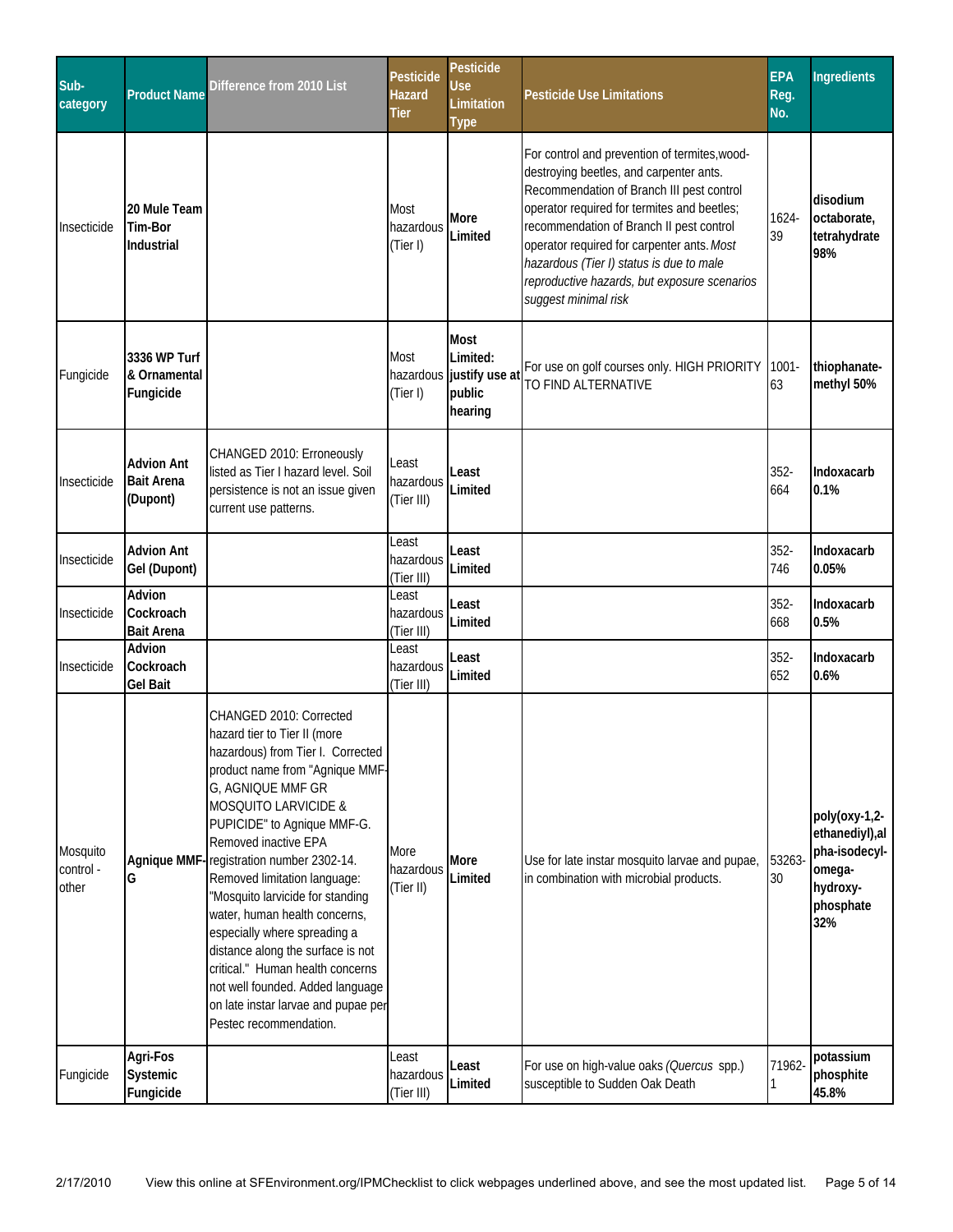| Sub-<br>category | <b>Product Name</b>                                                                                                        | Difference from 2010 List                                                                                                                                                                                                             | Pesticide<br>Hazard<br>Tier      | Pesticide<br>Use<br>Limitation<br><b>Type</b>                            | <b>Pesticide Use Limitations</b>                                                                                                                                                                                                                                                                                                                                                                                                                                                                               | <b>EPA</b><br>Reg.<br>No.                 | <b>Ingredients</b>                           |
|------------------|----------------------------------------------------------------------------------------------------------------------------|---------------------------------------------------------------------------------------------------------------------------------------------------------------------------------------------------------------------------------------|----------------------------------|--------------------------------------------------------------------------|----------------------------------------------------------------------------------------------------------------------------------------------------------------------------------------------------------------------------------------------------------------------------------------------------------------------------------------------------------------------------------------------------------------------------------------------------------------------------------------------------------------|-------------------------------------------|----------------------------------------------|
| Herbicide        | Andersons<br><b>Golf Products</b><br>K-O-G Weed<br>Control<br>(equivalent to 538.<br>ProTurf K-O-G<br><b>Weed Control)</b> | CHANGED 2010: Removed                                                                                                                                                                                                                 | Most<br>(Tier I)                 | <b>Most</b><br>Limited:<br>public<br>hearing                             | Spot application only for for Soliva sessilis and<br>Cotula mexicana in golf greens when hand-<br>inactive EPA number 538-112-AA- hazardous justify use at weeding is not feasible. Not for use in Sharp<br>Park or area or endangered species areas.<br>HIGH PRIORITY TO FIND ALTERNATIVE.                                                                                                                                                                                                                    | 9198-<br>184                              | dicamba 0.7%                                 |
| Fungicide        | Andersons<br><b>Golf Products</b><br>Systemic<br>Fungicide<br>(equivalent to<br>Proturf                                    |                                                                                                                                                                                                                                       | Most<br>(Tier I)                 | <b>Most</b><br>Limited:<br>hazardous justify use at<br>public<br>hearing | Greens, highest profile athletic fields. HIGH<br>PRIORITY TO FIND ALTERNATIVE                                                                                                                                                                                                                                                                                                                                                                                                                                  | 538-88<br>(or<br>9198-<br>187)            | thiophanate-<br>methyl 2.3%                  |
| Herbicide        | Aquamaster<br>Herbicide<br>(equivalent to<br>Rodeo)                                                                        |                                                                                                                                                                                                                                       | More<br>hazardous<br>(Tier II)   | More<br>Limited                                                          | May damage non-target plants. Use for<br>emergent plants in ponds, lakes, drainage<br>canals, and areas around water or within<br>watershed areas. Only as a last resort when<br>other management practices are ineffective.<br>NOTE: Equivalent to "Rodeo Emerged Aquatic<br>Weed and Brush Herbicide," an older product.<br>Rodeo in storage may be used under the same<br>limitations. Note prohibition on use within buffer<br>zone (generally 60 feet) around water bodies in<br>red-legged frog habitat. | $524 -$<br>343                            | glyphosate,<br>isopropylamin<br>e salt 53.8% |
| Insecticide      | Avid 0.15EC<br>icide                                                                                                       | CHANGED 2010: Removed<br>inactive product registration<br>Miticide/Insect number (618-96). Added "High<br>priority to find replacement"<br>language.                                                                                  | Most<br>(Tier I)                 | hazardous Most Limited                                                   | For nursery and greenhouse use only. HIGH<br>PRIORITY TO FIND REPLACEMENT.                                                                                                                                                                                                                                                                                                                                                                                                                                     | $100 -$<br>896                            | abamectin 2%                                 |
| Insecticide      | <b>Azatin XL</b>                                                                                                           | CHANGED 2010: Changed<br>limitation language from "<br>Biological product but some<br>concern over bee toxicity" to "do<br>not apply on flowering plants when<br>bees are active."                                                    | Least<br>hazardous<br>(Tier III) | More<br>Limited                                                          | Nurseries and established plants for<br>interiorscapes. Do not apply on flowering<br>plants when bees are active.                                                                                                                                                                                                                                                                                                                                                                                              | 27                                        | 70051- azadirachtin<br>3%                    |
| Insecticide      | <b>Azatrol EC</b><br>Insecticide                                                                                           |                                                                                                                                                                                                                                       | more<br>hazardous<br>(Tior II)   | More<br>Limited                                                          |                                                                                                                                                                                                                                                                                                                                                                                                                                                                                                                | 2217-<br>836                              | Azadirachtin<br>$(2328)$ 1.2%                |
| Insecticide      | <b>BotaniGard</b><br><b>ES</b>                                                                                             |                                                                                                                                                                                                                                       | Least<br>hazardous<br>(Tier III) | Least<br>Limited                                                         | Control of thrips on landscaped plants. Do not<br>apply on flowering plants when bees are active                                                                                                                                                                                                                                                                                                                                                                                                               | 65626-<br>$\overline{8}$<br>[INACT<br>NFI | Beauveria<br>bassiana<br>strain GHA<br>11 3% |
| Adjuvant         | <b>CMR Silicone</b><br>Surfactant                                                                                          | CHANGED FOR 2010: Limitation<br>used to read "Use other<br>alternatives pending new review of Least<br>siloxanes." However, preliminary<br>data on cancer studies in mice<br>referred to D5 Siloxanes, not this<br>active ingredient. | hazardous<br>(Tier III)          | More<br>Limited                                                          |                                                                                                                                                                                                                                                                                                                                                                                                                                                                                                                | 5-<br>50025                               | 105077 polymethyl-<br>siloxane,<br>nonionic  |
| Insecticide      | Conserve SC<br>Turf and<br>Ornamental                                                                                      |                                                                                                                                                                                                                                       | Least<br>hazardous<br>(Tier III) | Least<br>Limited                                                         | For use as a last resort in greenhouses. If<br>feasible, alternate with other products to avoid<br>the development of resistance.                                                                                                                                                                                                                                                                                                                                                                              | 62719-<br>291                             | spinosad<br>11.6%                            |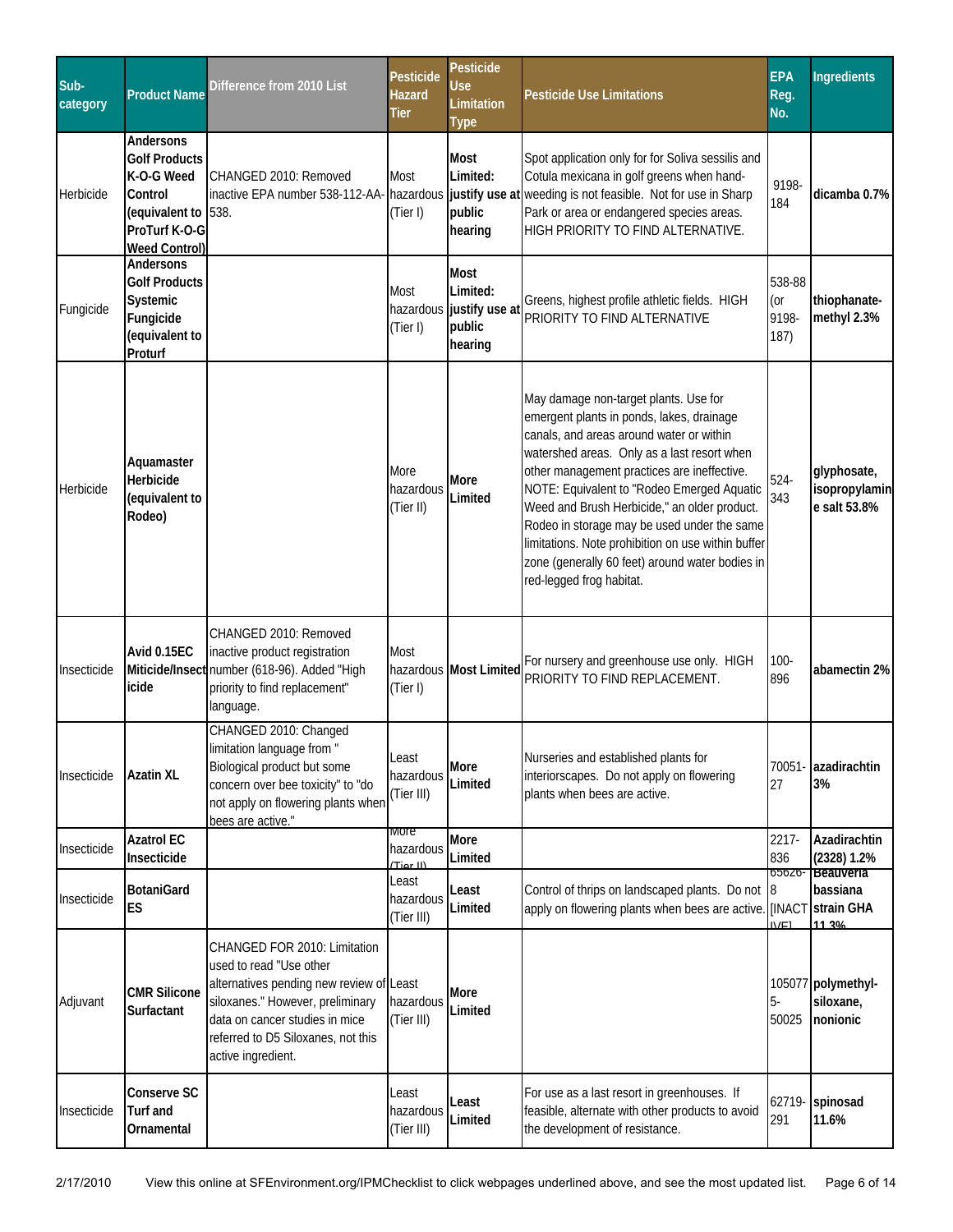| Sub-<br>category | <b>Product Name</b>                                           | Difference from 2010 List                                                                                                                                                                                                                                                                                                                              | Pesticide<br>Hazard<br><b>Tier</b> | Pesticide<br><b>Use</b><br>Limitation<br><b>Type</b>                     | <b>Pesticide Use Limitations</b>                                                                                                                                                                                                                                                                                                                                                                                                                                                            | <b>EPA</b><br>Reg.<br>No. | <b>Ingredients</b>                                                                |
|------------------|---------------------------------------------------------------|--------------------------------------------------------------------------------------------------------------------------------------------------------------------------------------------------------------------------------------------------------------------------------------------------------------------------------------------------------|------------------------------------|--------------------------------------------------------------------------|---------------------------------------------------------------------------------------------------------------------------------------------------------------------------------------------------------------------------------------------------------------------------------------------------------------------------------------------------------------------------------------------------------------------------------------------------------------------------------------------|---------------------------|-----------------------------------------------------------------------------------|
| Rodenticide      | Contrac All-<br><b>Weather Blox</b>                           | CHANGED in '10: New data on the<br>secondary toxicity of single-feed<br>rodenticides caused San<br>Francisco to severely restrict the<br>use of these products in 2007 to<br>sewers and certain commercial<br>establishments operating on City<br>property. The purpose of the latter<br>exemption was to accomodate<br>restaurants facing citation or | Most<br>(Tier I)                   | <b>Most</b><br>Limited:<br>hazardous justify use at<br>public<br>hearing | For use only in City-owned sewer lines, San<br>Francisco International Airport Terminal Areas,<br>or for commercial lessees on city properties<br>that are not adjacent to natural areas. In<br>commercial establishments, use of product<br>shall be a last resort after other, less-toxic<br>measures have been implemented, including<br>sanitation and trapping, and only where a<br>significant public health hazard is recognized.<br>In all cases, monitoring shall be used whenever | 79                        | 12455- bromadiolone<br>0.005%                                                     |
| Insecticide      | Dipel Pro DF                                                  |                                                                                                                                                                                                                                                                                                                                                        | Least<br>hazardous<br>(Tier III)   | Least<br>Limited                                                         |                                                                                                                                                                                                                                                                                                                                                                                                                                                                                             | 73049<br>39               | <b>Bacillus</b><br>thuringiensis,<br>Subsp.                                       |
| Insecticide      | Earth-Tone<br>Horticultural<br>Oil                            |                                                                                                                                                                                                                                                                                                                                                        | Least<br>hazardous<br>(Tier III)   | More<br>Limited                                                          |                                                                                                                                                                                                                                                                                                                                                                                                                                                                                             | 4                         | 67702- canola oil<br>96%                                                          |
| Insecticide      | <b>EcoExempt G</b>                                            |                                                                                                                                                                                                                                                                                                                                                        | Least<br>hazardous<br>(Tier III)   | Least<br>Limited                                                         | Do not use in enclosed areas.                                                                                                                                                                                                                                                                                                                                                                                                                                                               | from<br>EPA               | Exempt eugenol<br>(clove oil)<br>2.9%, thyme                                      |
| Insecticide      | Enstar II<br><b>Insect Growth</b><br>Regulator<br>(Enstar 5E) | CHANGED 2010: Removed<br>inactive EPA registration number<br>$(55947-82)$                                                                                                                                                                                                                                                                              | Least<br>hazardous<br>(Tier III)   | Least<br>Limited                                                         | Nurseries, roses.                                                                                                                                                                                                                                                                                                                                                                                                                                                                           | 2724-<br>476              | S-kinoprene<br>64.1%                                                              |
| Herbicide        | Garlon 4                                                      |                                                                                                                                                                                                                                                                                                                                                        | Most<br>(Tier I)                   | <b>Most</b><br>Limited:<br>hazardous justify use at<br>public<br>hearing | Use only for targeted treatments of invasive<br>exotics via dabbing or injection. May use for<br>targeted spraying only when dabbing or<br>injection are not feasible, and only with use of a 40<br>respirator.<br><u>HIGH PRIORITY TO FIND AI TERNATIVE</u>                                                                                                                                                                                                                                | 62719-                    | triclopyr,<br>butoxyethyl<br>ester 61.6%;<br>nonpetroleum-<br>based<br>methylated |
| Herbicide        | Garlon 4 Ultra                                                |                                                                                                                                                                                                                                                                                                                                                        | Most<br>(Tier I)                   | <b>Most</b><br>Limited:<br>public<br>hearing                             | Use only for targeted treatments of invasive<br>hazardous justify use at exotics via dabbing or injection. HIGH<br>PRIORITY TO FIND ALTERNATIVE.                                                                                                                                                                                                                                                                                                                                            | 62719-<br>527             | triclopyr,<br>butoxyethyl<br>ester 60.45%                                         |
| Insecticide      | <b>Gentrol Point</b><br>Source Roach<br>Control<br>Device     |                                                                                                                                                                                                                                                                                                                                                        | Least<br>hazardous<br>(Tier III)   | Least<br>Limited                                                         |                                                                                                                                                                                                                                                                                                                                                                                                                                                                                             | 2724-<br>469              | Hydroprene<br>96%                                                                 |
| Fungicide        | Heritage<br>Fungicide                                         |                                                                                                                                                                                                                                                                                                                                                        | Most<br>hazardous<br>(Tier I)      | Most<br>Limited:<br>justify use at<br>public<br>hearing                  | Consider/emphasize use of compost tea for<br>preventative; improve aeration and monitoring<br>programs. To be used only as a spot treatment 1093<br>on high profile sports greens.                                                                                                                                                                                                                                                                                                          | $100 -$                   | azoxystrobin<br>50%                                                               |
| Insecticide      | Javelin WG<br>Biological<br>Insecticide                       | CHANGED 2010: Updated product<br>name                                                                                                                                                                                                                                                                                                                  | Least<br>hazardous<br>(Tier III)   | Least<br>Limited                                                         |                                                                                                                                                                                                                                                                                                                                                                                                                                                                                             | 70051<br>66               | <b>Bacillus</b><br>thuringiensis<br>(berliner),                                   |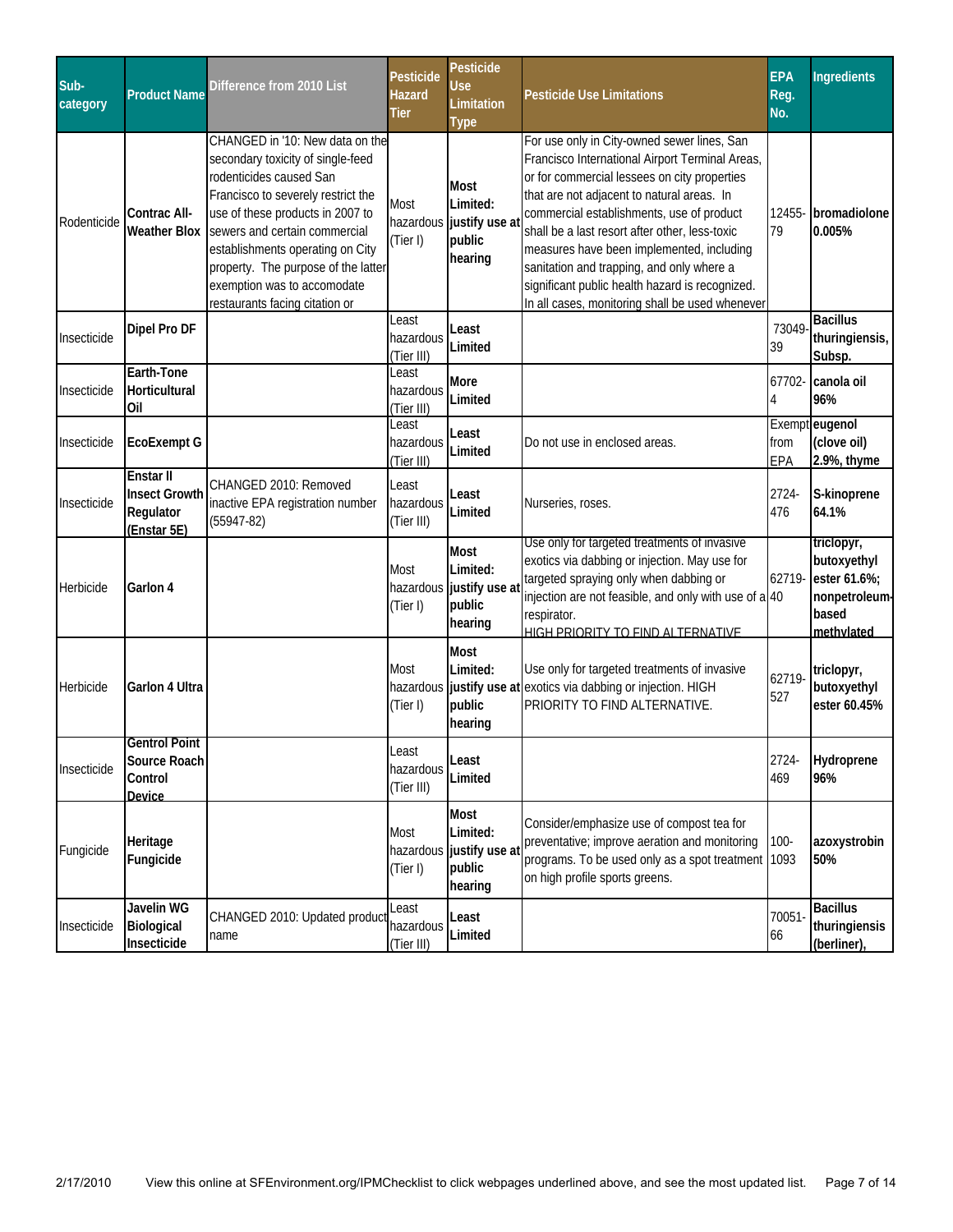| Sub-<br>category | <b>Product Name</b>                                                                        | Difference from 2010 List                                                                                                                                                                                                                                                                                                                                                                                                                    | Pesticide<br>Hazard<br>Tier      | Pesticide<br>Use<br>Limitation<br><b>Type</b>                    | <b>Pesticide Use Limitations</b>                                                                                                                                                                                                                                                       | <b>EPA</b><br>Reg.<br>No.                    | <b>Ingredients</b>                         |
|------------------|--------------------------------------------------------------------------------------------|----------------------------------------------------------------------------------------------------------------------------------------------------------------------------------------------------------------------------------------------------------------------------------------------------------------------------------------------------------------------------------------------------------------------------------------------|----------------------------------|------------------------------------------------------------------|----------------------------------------------------------------------------------------------------------------------------------------------------------------------------------------------------------------------------------------------------------------------------------------|----------------------------------------------|--------------------------------------------|
| Insecticide      | <b>JMS Stylet Oil</b><br>or JMS<br>Organic Stylet<br>Oil                                   | CHANGED 2010: Combined with<br>listing for Organic stylet oil.<br>Replaced limitations language<br>"Use up existing stock only for<br>Rec&Park and SFIA. Explore bio-<br>based alternatives. Earth-Tone<br>Horticultural Oil (equivalent to<br>Concern For The Earth, For the<br>Earth Pesticidal Spray Oil<br>Dormant And Growing Season<br>Insect Spray)." Same formulation<br>has received OMRI certification;<br>small amounts required. | More<br>hazardous<br>(Tier II)   | Least<br>Limited                                                 |                                                                                                                                                                                                                                                                                        | 65564-                                       | petroleum<br>distillates,<br>refined 97.1% |
| Rodenticide      | JT Eaton<br><b>Apple Bait</b><br><b>Block</b><br>Rodenticide                               | CHANGED 2010: Restricted to<br>use for rats only, due to general<br>ineffectiveness of baits against<br>gophers. Replaced previous<br>limitation language, "Concern over (Tier II)<br>2nd poisoning, see site specific<br>limits."                                                                                                                                                                                                           | More<br>hazardous                | More<br>Limited                                                  | See Site-Specific Limitations in last page.<br>For rat control only in situations with high public<br>health concerns, where trapping is infeasible. In<br>all cases, monitoring shall be used whenever<br>feasible to minimize rodenticide use. HIGH<br>PRIORITY TO FIND ALTERNATIVE. | $56 - 41$                                    | diphacinone<br>0.005%                      |
| Rodenticide      | JT Eaton Bait<br><b>Block</b><br>Rodenticide<br>with Peanut<br><b>Butter</b><br>Flavorizer | CHANGED 2010: Restricted to<br>use for rats only, due to general<br>ineffectiveness of baits against<br>gophers. Removed previous<br>limitation language, "Damage to:<br>dams, levies, athletic fields, active<br>recreation areas, structures, high<br>cultural value or landmark areas.<br>Public Health concerns." Updated<br>product name (removed<br>"molasses").                                                                       | More<br>hazardous<br>(Tier II)   | More<br>Limited                                                  | See Site-Specific Limitations in last page.<br>For rat control only in situations with high public<br>health concerns, where trapping is infeasible. In<br>all cases, monitoring shall be used whenever<br>feasible to minimize rodenticide use. HIGH<br>PRIORITY TO FIND ALTERNATIVE. | 56-42                                        | diphacinone<br>0.005%                      |
| Fungicide        | Kaligreen                                                                                  |                                                                                                                                                                                                                                                                                                                                                                                                                                              | Least<br>hazardous<br>(Tier III) | Least.<br>Limited                                                | Watch for phytotoxicity.                                                                                                                                                                                                                                                               | 70231-<br>(INACT<br>IVF)                     | potassium<br>bicarbonate<br>82%            |
| Insecticide      | Marathon 1%<br>Granular<br><b>Nursery</b>                                                  | CHANGED 2010: Updated EPA<br>Greenhouse & registration number.                                                                                                                                                                                                                                                                                                                                                                               | Most<br>(Tier I)                 | Most<br>Limited:<br>hazardous justify use a<br>public<br>hearing | Nursery use for control of white fly, not for use<br>in propagation beds. Only effective on quick-<br>growing plants. HIGH PRIORITY TO FIND<br>ALTERNATIVE                                                                                                                             | $3125 -$<br>452-AA<br>(INACT<br>IVE)<br>432- | imidacloprid<br>1%                         |
| Insecticide      | Marathon II<br>Granular<br>Greenhouse &<br><b>Nursery</b>                                  |                                                                                                                                                                                                                                                                                                                                                                                                                                              | Most<br>(Tier I)                 |                                                                  | Nursery use only for control of mealybug, scale,<br>hazardous Most Limited and other insects. Only for use on fast-growing<br>specimen plants for which Marathon 1% work.                                                                                                              | 432-<br>1369                                 | imidacloprid<br>21.4%                      |
| Insecticide      | Professional<br><b>Insect Control</b><br>Ant Bait<br><b>Stations</b>                       | CHANGED 2010: Removed<br>inactive EPA registration number<br>64248-10.                                                                                                                                                                                                                                                                                                                                                                       | More<br>hazardous<br>(Tier II)   | Least<br>Limited                                                 |                                                                                                                                                                                                                                                                                        | 432-<br>1256                                 | fipronil 0.01%                             |
| Insecticide      | Maxforce FC<br>Professional<br>Roach Bait<br><b>Stations</b>                               | CHANGED 2010: Removed<br>Insect Control inactive EPA registration number<br>64248-11                                                                                                                                                                                                                                                                                                                                                         | More<br>hazardous<br>(Tier II)   | Least<br>Limited                                                 |                                                                                                                                                                                                                                                                                        | 432-<br>1257                                 | fipronil 0.05%                             |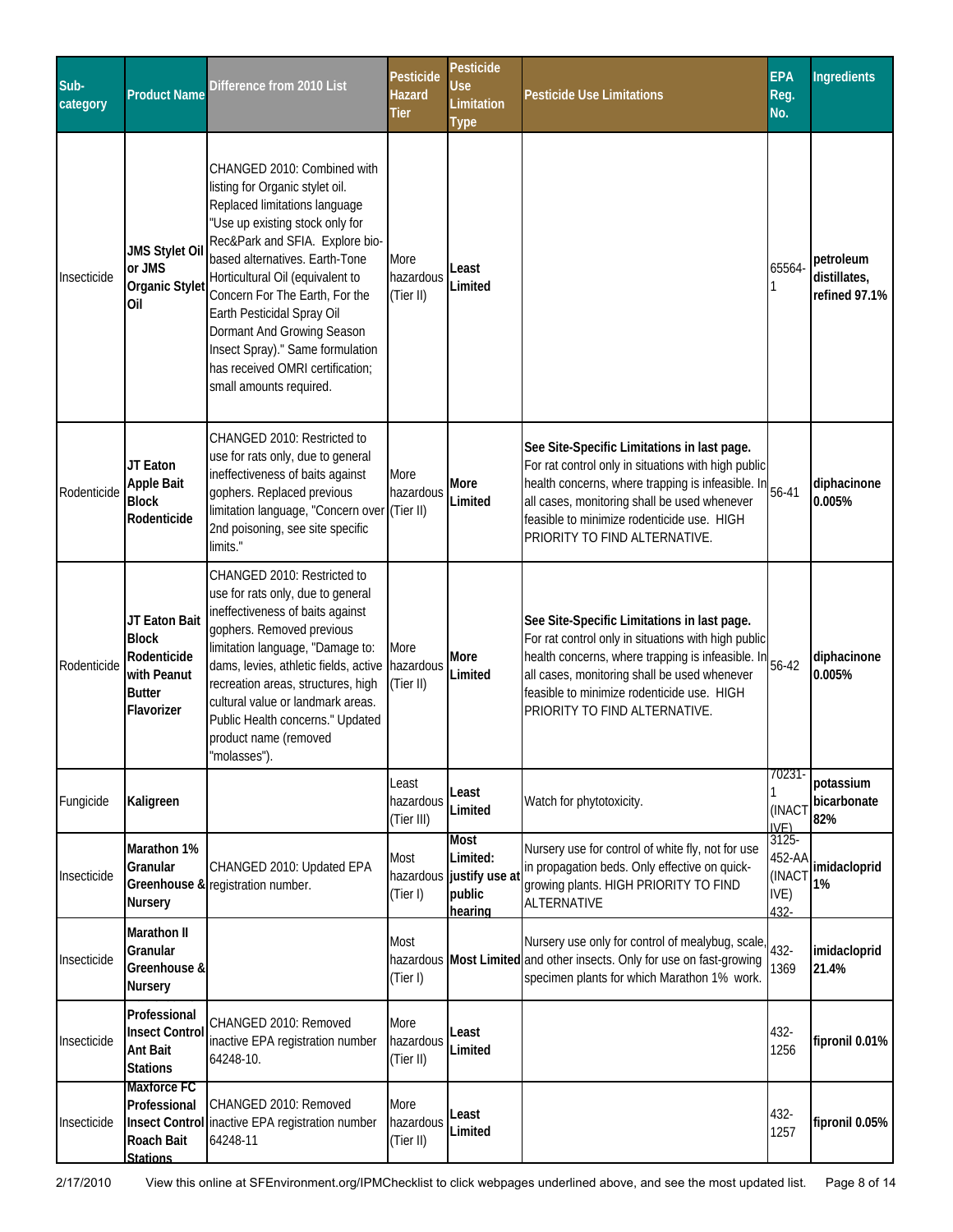| Sub-<br>category                   | <b>Product Name</b>                                                                                          | Difference from 2010 List                                                                                             | <b>Pesticide</b><br><b>Hazard</b><br>Tier | <b>Pesticide</b><br>Use<br>Limitation<br><b>Type</b>                    | <b>Pesticide Use Limitations</b>                                                                                                                                                                                                                                                           | <b>EPA</b><br>Reg.<br>No. | <b>Ingredients</b>                                                 |
|------------------------------------|--------------------------------------------------------------------------------------------------------------|-----------------------------------------------------------------------------------------------------------------------|-------------------------------------------|-------------------------------------------------------------------------|--------------------------------------------------------------------------------------------------------------------------------------------------------------------------------------------------------------------------------------------------------------------------------------------|---------------------------|--------------------------------------------------------------------|
| Insecticide                        | <b>Maxforce FC</b><br>Professional<br><b>Insect Control</b><br>Roach Killer<br><b>Bait Gel</b>               | CHANGED 2010: Removed<br>inactive EPA registration number<br>64248-14                                                 | Least<br>hazardous<br>(Tier III)          | More<br>Limited                                                         |                                                                                                                                                                                                                                                                                            | 432-<br>1259              | fipronil 0.01%                                                     |
| Herbicide                          | <b>Milestone</b>                                                                                             |                                                                                                                       | Most<br>(Tier I)                          | <b>Most</b><br>Limited:<br>hazardous justify use a<br>public<br>hearing | For invasive species in natural areas where<br>other alternatives are ineffective, especially for<br>invasive legumes and composites such as<br>yellow star thistle and purple star thistle. Listed 519<br>as Tier I due to persistence but toxicity &<br>potential exposure are very low. | 62719-                    | Aminopyralid,<br>trii-<br>sopropanola<br>mine salt<br>(5928) 40.6% |
| Mosquito<br>control -<br>microbial | Mosquito<br>control -<br>microbial                                                                           | CHANGED 2010: Changed<br>limitation wording from "A-<br>Allowed" to "Least Limited."                                  | Least<br>hazardous<br>(Tier III)          | Least<br>Limited                                                        | Any microbial mosquito larvicide with active<br>ingredients Bacillus thuringiensis (Berliner or<br>Israelensis) or Bacillus sphaericus is<br>categorized as "Least limited."                                                                                                               |                           |                                                                    |
| Insecticide                        | M-pede<br>ngicide                                                                                            | CHANGED 2010: Removed<br>Insecticide/Fu inactive EPA registration number<br>53219-6                                   | Least<br>hazardous<br>(Tier III)          | More<br>Limited                                                         | Nursery, specialty gardens, and Africanized<br>Honey Bees.                                                                                                                                                                                                                                 | 62719-<br>515             | potash soap<br>49%                                                 |
| Insecticide                        | Niban<br>Granular Bait<br>(equivalent to<br>Terro<br>Multipurpose<br>Ant Bait)                               |                                                                                                                       | Least<br>hazardous<br>(Tier III)          | Least<br>Limited                                                        | Outdoor restricted to planted areas, prefer<br>containers; indoor must be in containers or<br>inaccessible to humans. Tier I status is due to<br>reproductive toxicity but exposure scenarios<br>suggest minimal risk                                                                      | 64405<br>$2 - AA$         | boric acid 5%                                                      |
| Insecticide                        | OhYeah!                                                                                                      |                                                                                                                       | Least<br>hazardous<br>(Tier III)          | More<br>Limited                                                         |                                                                                                                                                                                                                                                                                            | Exemp<br>from<br>EPA      | sodium lauryl<br>sulfate                                           |
| Insecticide                        | Orange Guard                                                                                                 | CHANGED 2010: Changed<br>limitation type to "more limited" in<br>keeping with skin sensitization and<br>scent issues. | Most<br>hazardous<br>(Tier I)             | More<br>Limited                                                         | Minimize use in enclosed areas due to scent.<br>Wear protective equipment. Potential aquatic<br>hazard - do not apply directly to water.                                                                                                                                                   | 61887-                    | d-limonene<br>5.8%                                                 |
| Herbicide                          | Oust XP<br>Herbicide<br>(DuPont)                                                                             |                                                                                                                       | Most<br>hazardous<br>(Tier I)             | <b>IVIUSL</b><br>Limited:<br>justify use at<br><u>auhlic</u>            | For use only on airport operational areas<br>subject to FAA requirements. HIGH PRIORITY<br>TO FIND ALTERNATIVE                                                                                                                                                                             | $352 -$<br>601            | sulfometuron-<br>methyl 75%                                        |
| Insecticide                        | <del>riescription</del><br><b>Treatment</b><br>Brand 381B<br>Advance<br>Liquid Ant<br>Prës <del>empnom</del> | CHANGED 2010: Updated product<br>name - added "381B". Removed<br>inactive EPA registration number<br>56-72            | Most<br>hazardous<br>(Tier I)             | Least<br>Limited                                                        | Tier I status is due to reproductive toxicity but<br>exposure scenarios suggest minimal risk                                                                                                                                                                                               | 499-<br>491               | borax 1.3%                                                         |
| Insecticide                        | <b>Treatment</b><br><b>Brand Avert</b><br>Cockroach<br>Bait Station,<br>المستعملا                            | CHANGED 2010: Updated product<br>name - added "Formula I"                                                             | Most<br>hazardous<br>(Tier I)             | Least<br>Limited                                                        | Phase out - use existing supplies. Tier I status<br>is due to reproductive toxicity but exposure<br>scenarios suggest minimal risk                                                                                                                                                         | 499-<br>467               | abamectin<br>0.05%                                                 |
| Insecticide                        | <b>Treatment</b><br><b>Brand Avert</b><br>Cockroach<br>Gel Bait<br>Formula 3                                 |                                                                                                                       | More<br>hazardous<br>(Tier II)            | More<br>Limited                                                         | Phase out - use existing supplies. Tier I status<br>is due to reproductive toxicity but exposure<br>scenarios suggest minimal risk                                                                                                                                                         | 499-<br>410               | abamectin<br>0.05%                                                 |
| Insecticide                        | Prescription<br>Treatment<br><b>Brand Wasp-</b><br><b>Freeze Wasp</b><br>and Hornet                          |                                                                                                                       | More<br>hazardous<br>(Tier II)            | More<br>Limited                                                         | Use only when a concern for public safety.<br>Consider Victor Poison Free Wasp & Hornet<br>Killer as a first resort.                                                                                                                                                                       | 499-<br>362               | phenothrin<br>12%, d-trans<br>allethrin<br>.129%, CO2              |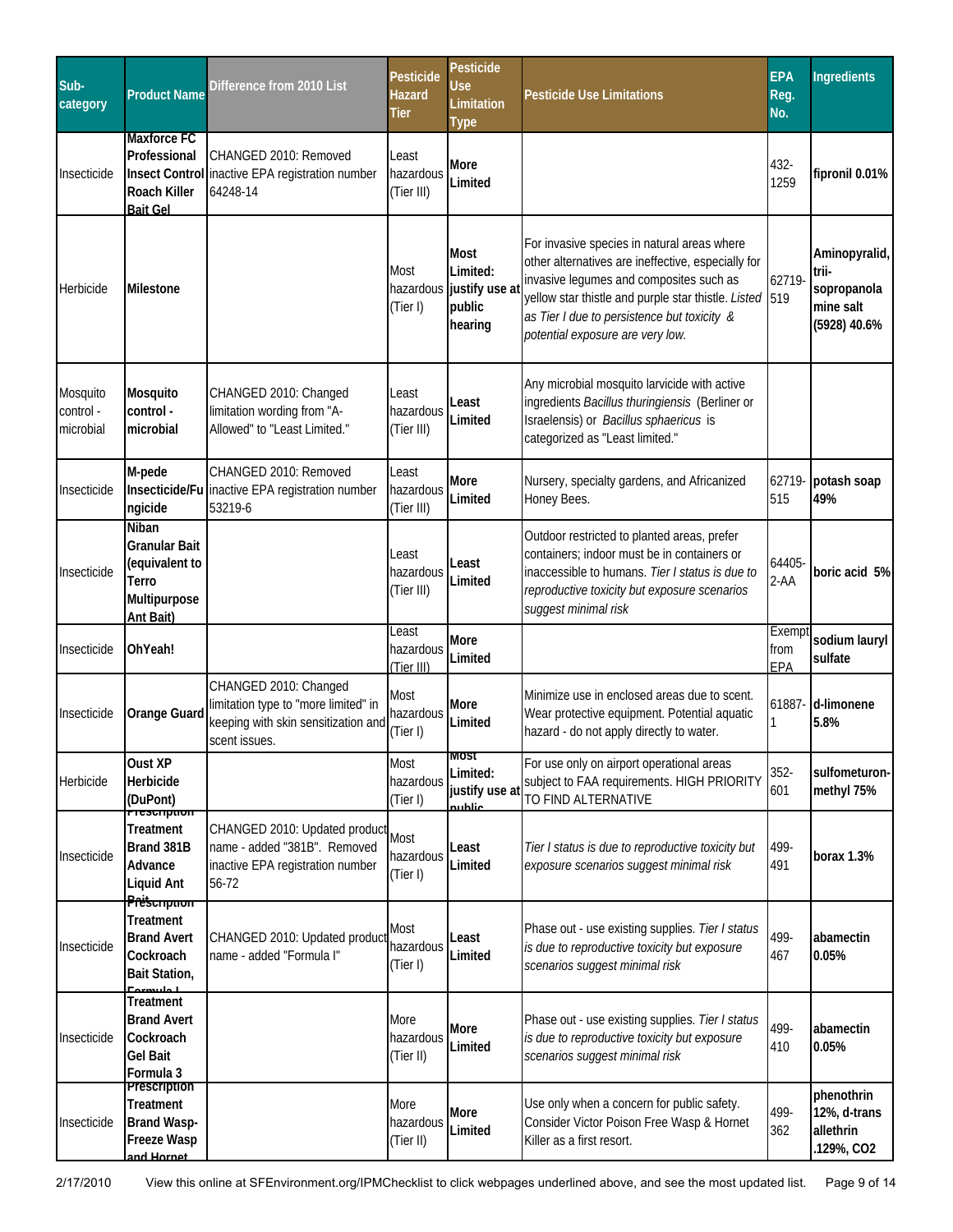| Sub-<br>category | <b>Product Name</b>                                      | Difference from 2010 List                                                                    | Pesticide<br><b>Hazard</b><br>Tier | Pesticide<br>Use<br>Limitation<br><b>Type</b>                    | <b>Pesticide Use Limitations</b>                                                                                                                                                                                                                                                                                                                                                                                         | <b>EPA</b><br>Reg.<br>No. | <b>Ingredients</b>                                                  |
|------------------|----------------------------------------------------------|----------------------------------------------------------------------------------------------|------------------------------------|------------------------------------------------------------------|--------------------------------------------------------------------------------------------------------------------------------------------------------------------------------------------------------------------------------------------------------------------------------------------------------------------------------------------------------------------------------------------------------------------------|---------------------------|---------------------------------------------------------------------|
| Fungicide        | Rootone F<br><b>Brand</b><br>Rooting<br>Hormone          |                                                                                              | Most<br>(Tier I)                   | Most<br>Limited:<br>hazardous justify use a<br>public<br>hearing | Nursery use only. Problem with mixing and<br>storage due to talc. Consider gels, liquids, or<br>Dip'n Grow as alternatives. Use existing stock.<br>May be removed from this list.                                                                                                                                                                                                                                        | $264 -$<br>499            | Thiram 4.04%,<br><b>NAD.2%</b>                                      |
| Fungicide        | RootShield<br>Granules,<br><b>TurfShield</b><br>Granules |                                                                                              | Least<br>hazardous<br>(Tier III)   | Least<br>Limited                                                 |                                                                                                                                                                                                                                                                                                                                                                                                                          | 68539-<br>3               | Trichoderma<br>harzianum<br>Rifai Strain<br>Krl-Ag2 (3977)<br>1.15% |
| Herbicide        | Roundup<br>Promax                                        | ADDED 2010 - by request from<br>IPM TAC. Confirming inert content                            | More<br>hazardous<br>(Tier II)     | <b>More</b><br>Limited                                           | Spot application of areas inaccessible or too<br>dangerous for hand methods, right of ways,<br>utility access, or fire prevention. Use for cracks<br>in hardscape, decomposed granite and edging<br>only as last resort. OK for rennovations but<br>must put in place weed prevention measures.<br>Note prohibition on use within buffer zone<br>(generally 60 feet) around water bodies in red-<br>legged frog habitat. | $524 -$<br>579            | 48.7% of<br>glyphosate,<br>isopropylamin<br>e salt                  |
| Herbicide        | Roundup Pro<br>Herbicide                                 | CHANGED 2010: Removed 'use<br>existing stock' notation.                                      | More<br>hazardous<br>(Tier II)     | More<br>Limited                                                  | Spot application of areas inaccessible or too<br>dangerous for hand methods, right of ways,<br>utility access, or fire prevention. Use for cracks<br>in hardscape, decomposed granite and edging<br>only as last resort. OK for renovations but must<br>put in place weed prevention measures. Note<br>prohibition on use within buffer zone (generally<br>60 feet) around water bodies in red-legged frog<br>habitat.   | $524 -$<br>475            | glyphosate,<br>isopropylamin<br>e salt 41%                          |
| Herbicide        | Roundup<br>ProDry<br>Herbicide                           | CHANGED FOR 2010: Removed<br>'use existing stock' note since<br>product is still registered. | More<br>hazardous<br>(Tier II)     | More<br>Limited                                                  | Same limitations as Roundup Pro.                                                                                                                                                                                                                                                                                                                                                                                         | 524-<br>505               | glyphosate,<br>ammonium<br>salt 71.4%                               |
| Insecticide      | Safer Brand<br>Ant &<br>Crawling<br><b>Insect Killer</b> |                                                                                              | Least<br>hazardous<br>(Tier III)   | Least<br>Limited                                                 |                                                                                                                                                                                                                                                                                                                                                                                                                          |                           | 59913- Diatomaceous<br>earth 77.69%                                 |
| Insecticide      | Saf-T-Side                                               |                                                                                              | iviore<br>hazardous<br>(Tier II)   | <b>More</b><br>Limited                                           | Use up existing stock only. Try Spraytech first.                                                                                                                                                                                                                                                                                                                                                                         |                           | 48813- paraffinic oil<br>80%                                        |
| Herbicide        | Sapphire                                                 | <b>ADDED 2010</b>                                                                            | hazardous<br>(Tior II)             | More<br>Limited                                                  | Only use on City-owned golf courses.                                                                                                                                                                                                                                                                                                                                                                                     | $62719-$<br>547           | Penoxsulam                                                          |
| Molluscicide     | Sluggo Slug<br>and Snail Bait                            |                                                                                              | Least<br>hazardous<br>(Tier III)   | Least<br>Limited                                                 |                                                                                                                                                                                                                                                                                                                                                                                                                          | 67702-<br>3               | Phosphoric<br>$acid, iron(3+)$<br>salt (1:1) 1%                     |
| Algaecide        | Sonar A.S.                                               |                                                                                              | Least<br>hazardous<br>(Tier III)   | More<br>Limited                                                  | Emergent plants in ponds, lakes, drainage<br>canals. Only as a last resort when other mgmt<br>practices are ineffective.                                                                                                                                                                                                                                                                                                 | 4                         | 67690- fluridone<br>41.7%                                           |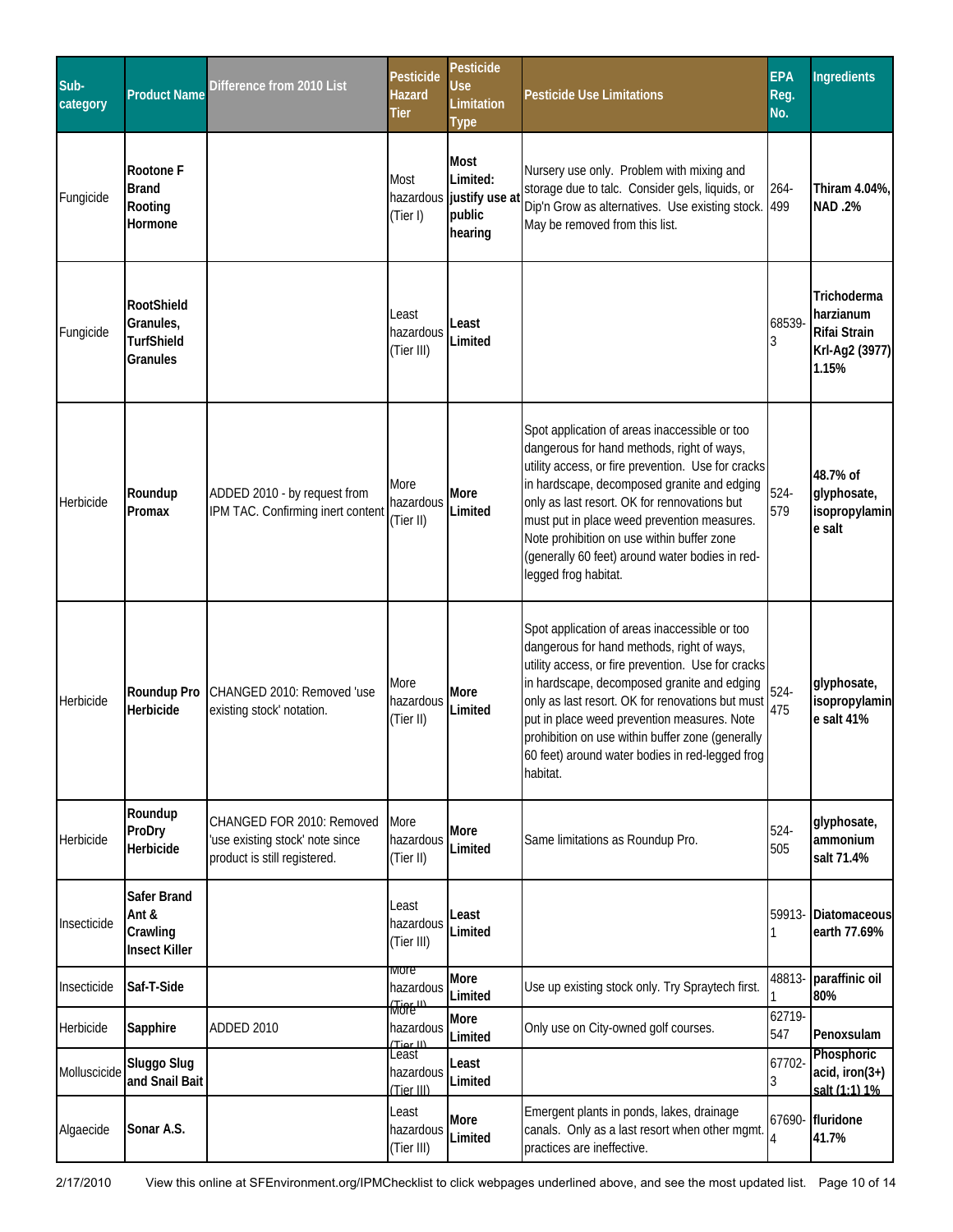| Sub-<br>category                                        | <b>Product Name</b>                                                                                | Difference from 2010 List                                                                                                                                                                                                                                                                                                                                                                    | Pesticide<br>Hazard<br><b>Tier</b> | Pesticide<br>Use<br>Limitation<br>Type                                  | <b>Pesticide Use Limitations</b>                                                                                                                                                                                                                                                                                                                                                                                                                                                                                                                             | <b>EPA</b><br>Reg.<br>No.     | <b>Ingredients</b>                                                                                     |
|---------------------------------------------------------|----------------------------------------------------------------------------------------------------|----------------------------------------------------------------------------------------------------------------------------------------------------------------------------------------------------------------------------------------------------------------------------------------------------------------------------------------------------------------------------------------------|------------------------------------|-------------------------------------------------------------------------|--------------------------------------------------------------------------------------------------------------------------------------------------------------------------------------------------------------------------------------------------------------------------------------------------------------------------------------------------------------------------------------------------------------------------------------------------------------------------------------------------------------------------------------------------------------|-------------------------------|--------------------------------------------------------------------------------------------------------|
| Adjuvant                                                | Spraytech Oil                                                                                      |                                                                                                                                                                                                                                                                                                                                                                                              | Least<br>hazardous<br>(Tior III)   | Least<br>Limited                                                        | Consider using this instead of JMS Stylet Oil for 65328<br>aphids and other insects.                                                                                                                                                                                                                                                                                                                                                                                                                                                                         | 50001                         | soybean oil                                                                                            |
| Insecticide                                             | <b>Terro Ant</b><br>Killer II, Terro<br>Ant Killer II<br>Liquid Ant<br>Baits, Terro-<br><b>PCO</b> |                                                                                                                                                                                                                                                                                                                                                                                              | Most<br>hazardous<br>(Tier I)      | Least<br>Limited                                                        | Tier I status is due to reproductive toxicity but<br>exposure scenarios suggest minimal risk                                                                                                                                                                                                                                                                                                                                                                                                                                                                 | 149-8                         | sodium<br>tetraborate<br>decahydrate<br>5.4%                                                           |
| Rodenticide                                             | <b>Top Gun All</b><br><b>Weather Bait</b><br><b>Block</b><br>Rodenticide                           | CHANGED in '10: New data on the<br>secondary toxicity of single-feed<br>rodenticides caused San<br>Francisco to severely restrict the<br>use of these products in 2007 to<br>sewers and certain commercial<br>establishments operating on City<br>property. The purpose of the latter<br>exemption was to accomodate<br>restaurants facing citation or<br>closure due to rodent infestations | More<br>(Tier II)                  | Most<br>Limited:<br>public<br>hearing                                   | For use only in City-owned sewer lines, San<br>Francisco International Airport Terminal Areas,<br>or for commercial lessees on city properties<br>that are not adjacent to natural areas. In<br>commercial establishments, use of product<br>hazardous justify use at shall be a last resort after other, less-toxic<br>measures have been implemented, including<br>sanitation and trapping, and only where a<br>significant public health hazard is recognized.<br>In all cases, monitoring shall be used whenever<br>feasible to minimize rodenticide use | 67517-<br>66                  | bromethalin<br>0.01%                                                                                   |
| Herbicide                                               | <b>Turflon Ester</b>                                                                               |                                                                                                                                                                                                                                                                                                                                                                                              | Most<br>(Tier I)                   | <b>Most</b><br>Limited:<br>hazardous justify use a<br>public<br>hearing | Targeted treatment of turf; broadcast<br>application requires exemption. HIGH<br>PRIORITY TO FIND ALTERNATIVE. Note<br>prohibition on use within buffer zone (generally<br>60 feet) around water bodies in red-legged frog<br>habitat.                                                                                                                                                                                                                                                                                                                       | 62719-<br>258                 | triclopyr,<br>butoxyethyl<br>ester 61.6%                                                               |
| Insecticide                                             | <b>Victor Poison</b><br>Free Flying<br><b>Insect Killer</b>                                        |                                                                                                                                                                                                                                                                                                                                                                                              | Least<br>hazardous<br>(Tier III)   | Least<br>Limited                                                        | Limit use indoors.                                                                                                                                                                                                                                                                                                                                                                                                                                                                                                                                           | exempt<br>from<br>EPA<br>Reg. | Mint Oil 4.0%,<br>Sodium<br>Lauryl Sulfate<br>0.1%, Inert<br>Rey. Ingredients<br>exempt Mint Oil 8.0%, |
| Insecticide                                             | <b>Victor Poison</b><br>Free Wasp &<br><b>Hornet Killer</b>                                        |                                                                                                                                                                                                                                                                                                                                                                                              | Least<br>hazardous<br>(Tier III)   | Least<br>Limited                                                        | Try this instead of PT Brand Wasp Freeze                                                                                                                                                                                                                                                                                                                                                                                                                                                                                                                     | Reg.<br><b>UPC</b>            | fro EPA Sodium<br><b>Lauryl Sulfate</b><br>1.0%, Inert<br>#00728 Ingredients<br>681360 91 0% Water     |
| Mosquito<br>control -<br>insect<br>growth<br>regulators | Zoecon<br>Altosid<br><b>Briquets</b>                                                               | CHANGED 2010: Corrected<br>hazard tier to Tier II ("more<br>hazardous"). Changed language<br>from "Not for use in estuarine<br>environments, except for San<br>Mateo Mosquito Abatement<br>District applications at airport and<br>Sharp Park. For City catchment<br>basins, microbial products are<br>preferred when feasible"                                                              | Most<br>hazardous<br>(Tier I)      | More<br>Limited                                                         | Use for tanks with limited access, or other<br>areas where frequent treatments are infeasible.<br>For City catchment basins, microbial products<br>are preferred. Not for use in estuarine<br>environments except under control of San<br>Mateo Mosquito Abatement District.                                                                                                                                                                                                                                                                                 | 2724-<br>375                  | S-Methoprene<br>(5026) 8.62%                                                                           |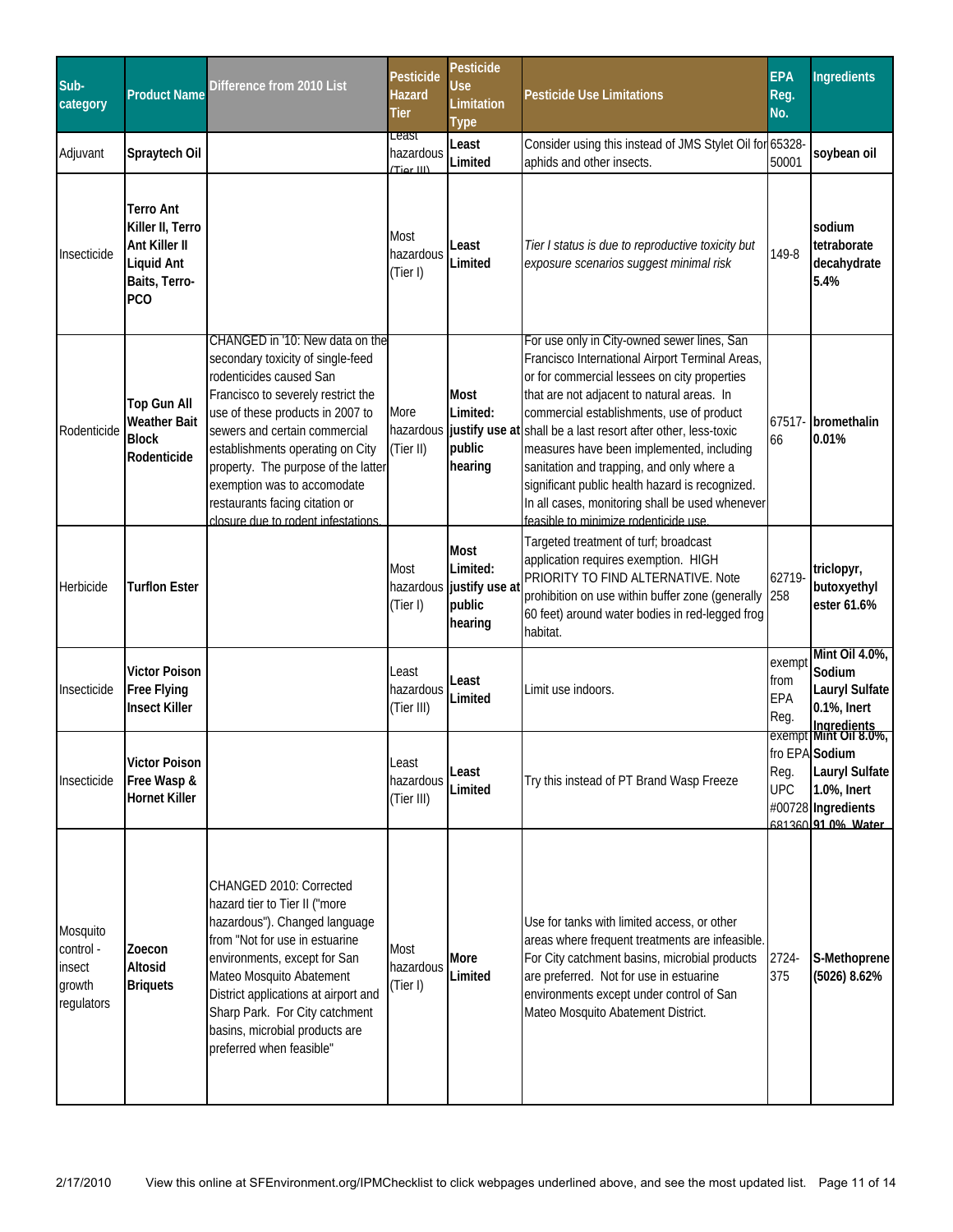| Sub-<br>category                                        | <b>Product Name</b>                                                                                                              | Difference from 2010 List                                                                                                                                                                                                                                                                                                                                                                                          | Pesticide<br>Hazard<br>Tier      | Pesticide<br>Use<br>Limitation<br><b>Type</b> | <b>Pesticide Use Limitations</b>                                                                                                                                                                                                                                             | <b>EPA</b><br>Reg.<br>No. | Ingredients                   |
|---------------------------------------------------------|----------------------------------------------------------------------------------------------------------------------------------|--------------------------------------------------------------------------------------------------------------------------------------------------------------------------------------------------------------------------------------------------------------------------------------------------------------------------------------------------------------------------------------------------------------------|----------------------------------|-----------------------------------------------|------------------------------------------------------------------------------------------------------------------------------------------------------------------------------------------------------------------------------------------------------------------------------|---------------------------|-------------------------------|
| Mosquito<br>control -<br>insect<br>growth<br>regulators | Zoecon<br><b>Altosid Liquid</b><br>Larvicide<br>Mosquito<br>Growth<br>Regulator,<br>Zoecon<br><b>Altosid Liquid</b><br>Larvicide | CHANGED 2010: Corrected<br>hazard tier to Tier II ("more<br>hazardous"). Changed language<br>from "Not for use in estuarine<br>environments, except for San<br>Mateo Mosquito Abatement<br>District applications at airport and<br>Sharp Park. For City catchment<br>basins, microbial products are<br>preferred when feasible"                                                                                    | More<br>hazardous<br>(Tier II)   | More<br>Limited                               | Use for tanks with limited access, or other<br>areas where frequent treatments are infeasible.<br>For City catchment basins, microbial products<br>are preferred. Not for use in estuarine<br>environments except under control of San<br>Mateo Mosquito Abatement District. | 2724-<br>392              | S-Methoprene<br>(5026) 5%     |
| Mosquito<br>control -<br>insect<br>growth<br>regulators | Zoecon<br>Altosid<br>Pellets,<br>Zoecon<br><b>Altosid Pellets</b><br><b>WSP</b>                                                  | CHANGED 2010: Corrected<br>product names - removed<br>"ZOECON RF-330 ALTOSID<br>PELLETS". Corrected hazard tier<br>to Tier II ("more hazardous").<br>Changed language from "Not for<br>use in estuarine environments,<br>except for San Mateo Mosquito<br>Abatement District applications at<br>airport and Sharp Park. For City<br>catchment basins, microbial<br>products are preferred when<br>feasible"        | More<br>hazardous<br>(Tier II)   | More<br>Limited                               | Use for tanks with limited access, or other<br>areas where frequent treatments are infeasible.<br>For City catchment basins, microbial products<br>are preferred. Not for use in estuarine<br>environments except under control of San<br>Mateo Mosquito Abatement District. | 2724-<br>448              | S-Methoprene<br>(5026) 4.25%  |
| Mosquito<br>control -<br>insect<br>growth<br>regulators | Zoecon<br><b>Altosid XR</b><br>Extended<br>Residual<br><b>Briquets</b>                                                           | CHANGED 2010: Corrected<br>product name - removed alternate<br>name " ZOECON RF-292<br>BRIQUET." Corrected hazard tier<br>to Tier II ("more hazardous").<br>Changed language from "Not for<br>use in estuarine environments,<br>except for San Mateo Mosquito<br>Abatement District applications at<br>airport and Sharp Park. For City<br>catchment basins, microbial<br>products are preferred when<br>feasible" | More<br>hazardous<br>(Tier II)   | More<br>Limited                               | Use for tanks with limited access, or other<br>areas where frequent treatments are infeasible.<br>For City catchment basins, microbial products<br>are preferred. Not for use in estuarine<br>environments except under control of San<br>Mateo Mosquito Abatement District. | 2724-<br>421              | S-Methoprene<br>$(5026)$ 2.1% |
| Mosquito<br>control -<br>insect<br>growth<br>regulators | Zoecon<br>Altosid XR-G<br>(was called)<br>GR (now<br>called)                                                                     | CHANGED 2010: Corrected<br>product name - removed<br>"ZOECON 9010 GR." Corrected<br>hazard tier to Tier II ("more<br>hazardous"). Changed language<br>from "Not for use in estuarine<br>ZOECON 9010 environments, except for San<br>Mateo Mosquito Abatement<br>District applications at airport and<br>Sharp Park. For City catchment<br>basins, microbial products are<br>preferred when feasible"               | More<br>hazardous<br>(Tier II)   | More<br>Limited                               | Use for tanks with limited access, or other<br>areas where frequent treatments are infeasible.<br>For City catchment basins, microbial products<br>are preferred. Not for use in estuarine<br>environments except under control of San<br>Mateo Mosquito Abatement District. | 2724-<br>451              | S-Methoprene<br>(5026) 1.5%   |
| Insecticide                                             | Zoecon<br><b>Gentrol IGR</b><br>Concentrate                                                                                      |                                                                                                                                                                                                                                                                                                                                                                                                                    | Least<br>hazardous<br>(Tier III) | Least<br>Limited                              |                                                                                                                                                                                                                                                                              | 2724-<br>351              | hydroprene<br>9%              |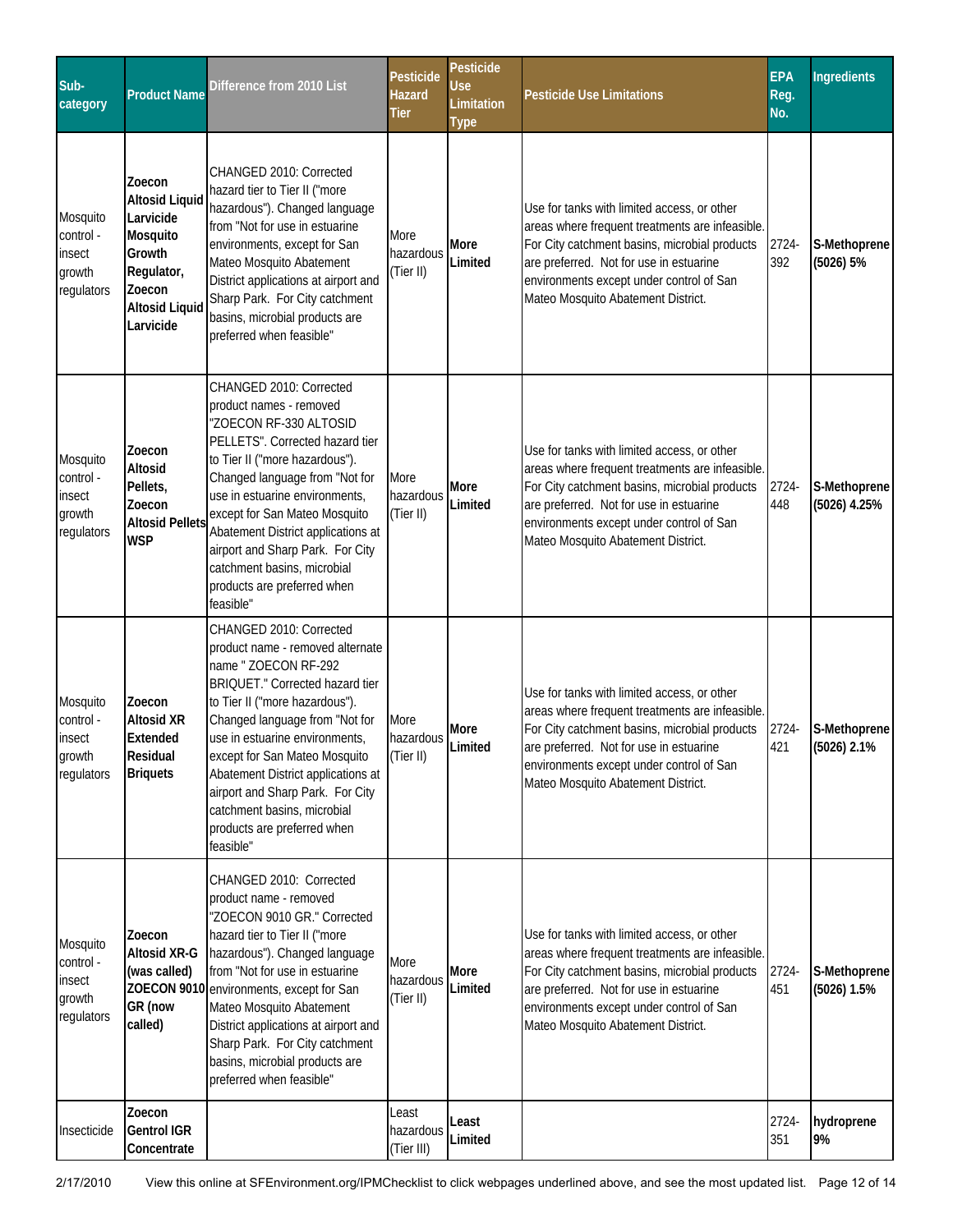| Sub-<br>category               | <b>Product Name</b>                                                                                                         | Difference from 2010 List                                                                                                | Pesticide<br><b>Hazard</b><br><b>Tier</b> | Pesticide<br><b>Use</b><br>Limitation<br><b>Type</b> | <b>Pesticide Use Limitations</b>                                                                                                                                                                                                                                                    | <b>EPA</b><br>Reg.<br>No.                                         | <b>Ingredients</b>                                                             |
|--------------------------------|-----------------------------------------------------------------------------------------------------------------------------|--------------------------------------------------------------------------------------------------------------------------|-------------------------------------------|------------------------------------------------------|-------------------------------------------------------------------------------------------------------------------------------------------------------------------------------------------------------------------------------------------------------------------------------------|-------------------------------------------------------------------|--------------------------------------------------------------------------------|
| Herbicide                      | EcoExempt<br>HC                                                                                                             | REMOVED 2010: Too expensive.<br>Strong clove smell. No SF City<br>Dept. used it.                                         | Least<br>hazardous<br>(Tier III)          | More<br>Limited                                      | Do not use in enclosed areas.                                                                                                                                                                                                                                                       | from<br>EPA<br>Reg.                                               | eugenol<br>Exempt (clove oil)<br>21.4%; 2-<br>phenethyl<br>propionate<br>21.4% |
| Herbicide                      | EZject<br>Selective<br>Injection<br>Herbicide                                                                               | REMOVED 2010: SF City Depts.<br>have not used it for awhile.<br>Applicator difficult to use.                             | More<br>hazardous<br>(Tier II)            | More<br>Limited                                      | Tree stump injection especially where<br>resprouting is likely, prefer mechanical methods E)<br>when possible such as stump grinding                                                                                                                                                | 524-<br>435-AA<br>524(IN<br><b>ACTIV</b><br>83220<br>(ACTIV<br>E) | glyphosate,<br>isopropylamin<br>e salt 83.5%                                   |
| Insecticide                    | Roach<br>Terminal                                                                                                           | REMOVED 2010: No longer<br>produced, never used                                                                          | Least<br>hazardous<br>(Tier III)          | Least<br>Limited                                     | Consider using this first before trying other<br>roach products.                                                                                                                                                                                                                    | <b>TUUT</b><br>73<br>(INACT                                       | oxypurinol<br>1%, xanthine<br>$1\%$                                            |
| Mosquito<br>control -<br>other | Golden Bear<br>Mosquito<br>Larvicide GB-<br>1111 (was<br>called)<br><b>MOSQUITO</b><br>LARVICIDE<br>GB-1111 (now<br>called) | REMOVED 2010. No longer used. hazardous                                                                                  | Most<br>(Tier I)                          | More<br>Limited                                      | Apply as a mosquito larvicide only in<br>conjunction with appropriate prevention<br>measures (such as increasing water flow), or<br>when prevention measures are impractical. Use 72<br>within requirements on vector control activities<br>set by the CA Dept. of Health Services. | 8329-                                                             | Aliphatic<br>Petroleum<br>Hydrocarbon<br>98.7%                                 |
| Rodenticide                    | JT Eaton<br>Answer for<br>the Control of<br>Pocket<br>Gophers                                                               | REMOVED 2010: Gopher baits<br>shown to be ineffective at<br>controlling populations, some risk<br>of secondary toxicity. | More<br>hazardous<br>(Tier II)            | More<br>Limited                                      | Use existing stock only. Damage to: dams,<br>levies, athletic fields, active recreation areas,<br>structures, high cultural value or landmark<br>areas. Public Health concerns. HIGH<br>PRIORITY TO FIND ALTERNATIVE.                                                               | 56-57                                                             | diphacinone<br>0.005%                                                          |